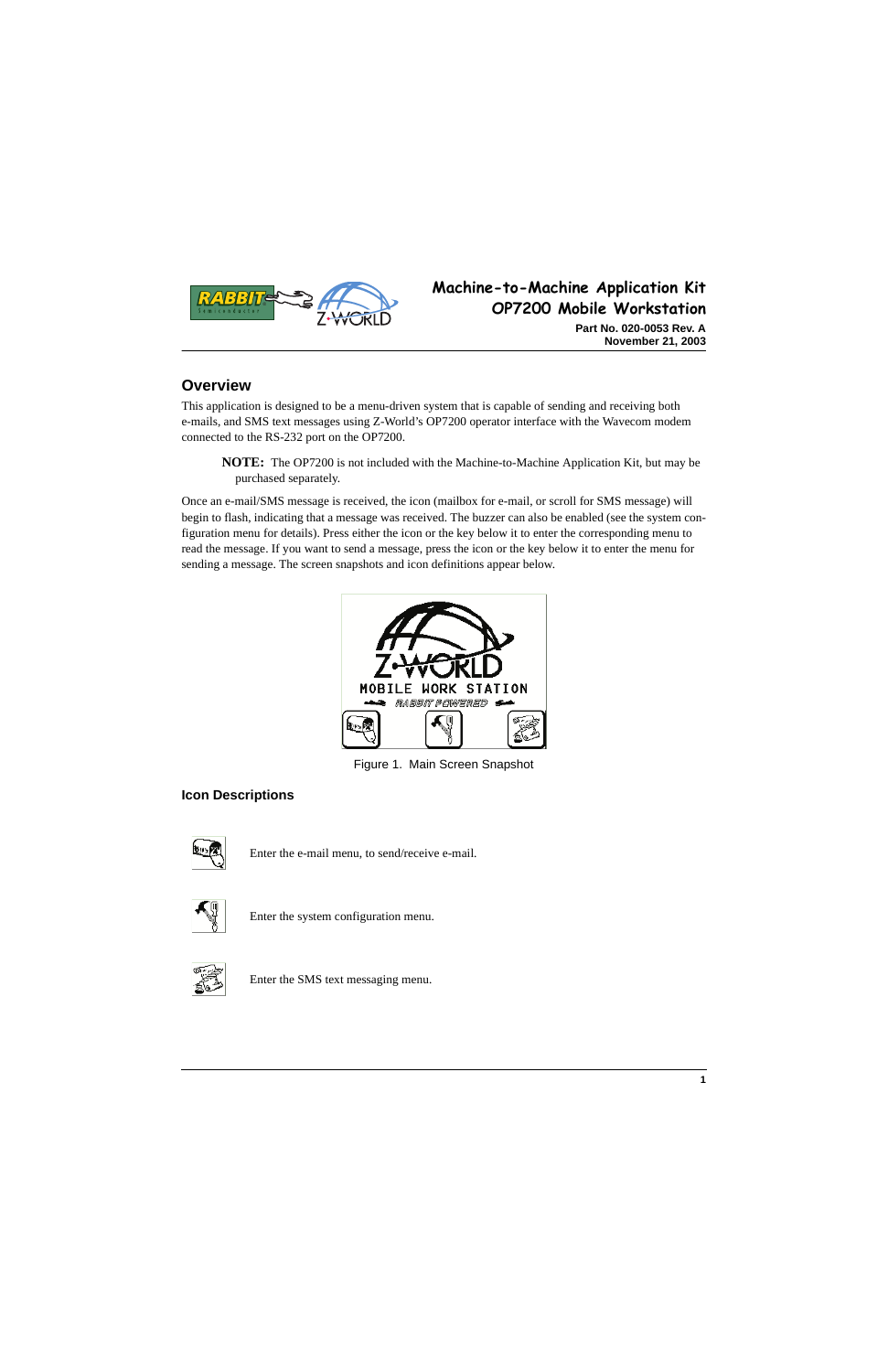## **SMS Text-Messaging Menu**



### Figure 2. SMS Menu Snapshot

**Read SMS Messages.**Read Last SMS Messages Received.

**Send SMS Message.**Enter the SMS Send Menu.

**Exit To Main.**Return to the Main Screen.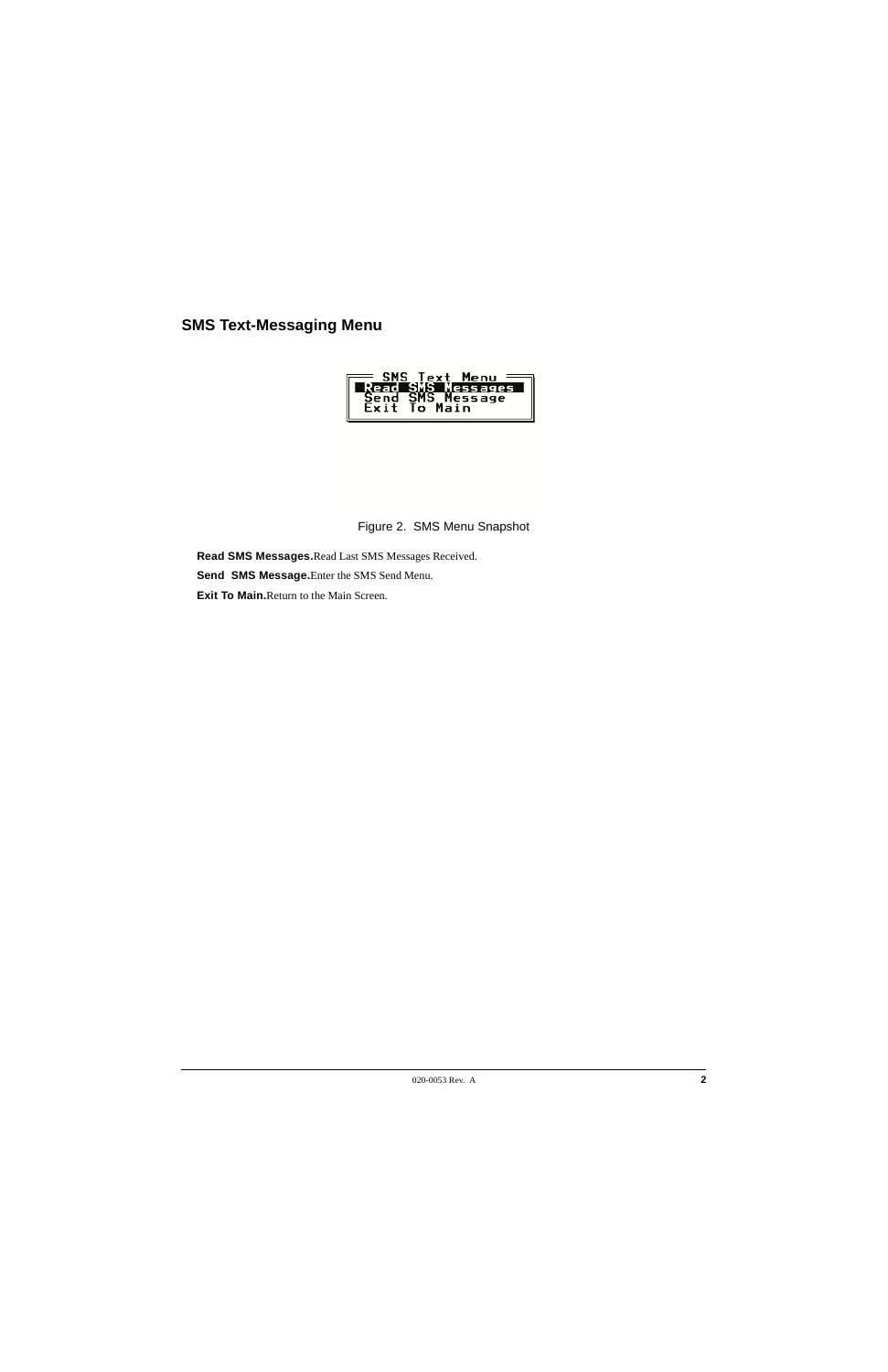## **Read SMS Messages**



Figure 3. SMS Read Menu Snapshot

### **Box Descriptions**

**FROM**SMS address of sender. **SENT**Time and date SMS message was sent. **MSG[]**The message that was sent.

## **Icon Description**



View previous message.



Scroll down one line in the message.



Exit the SMS read menu.



Scroll up one line in the messageu.



View next message.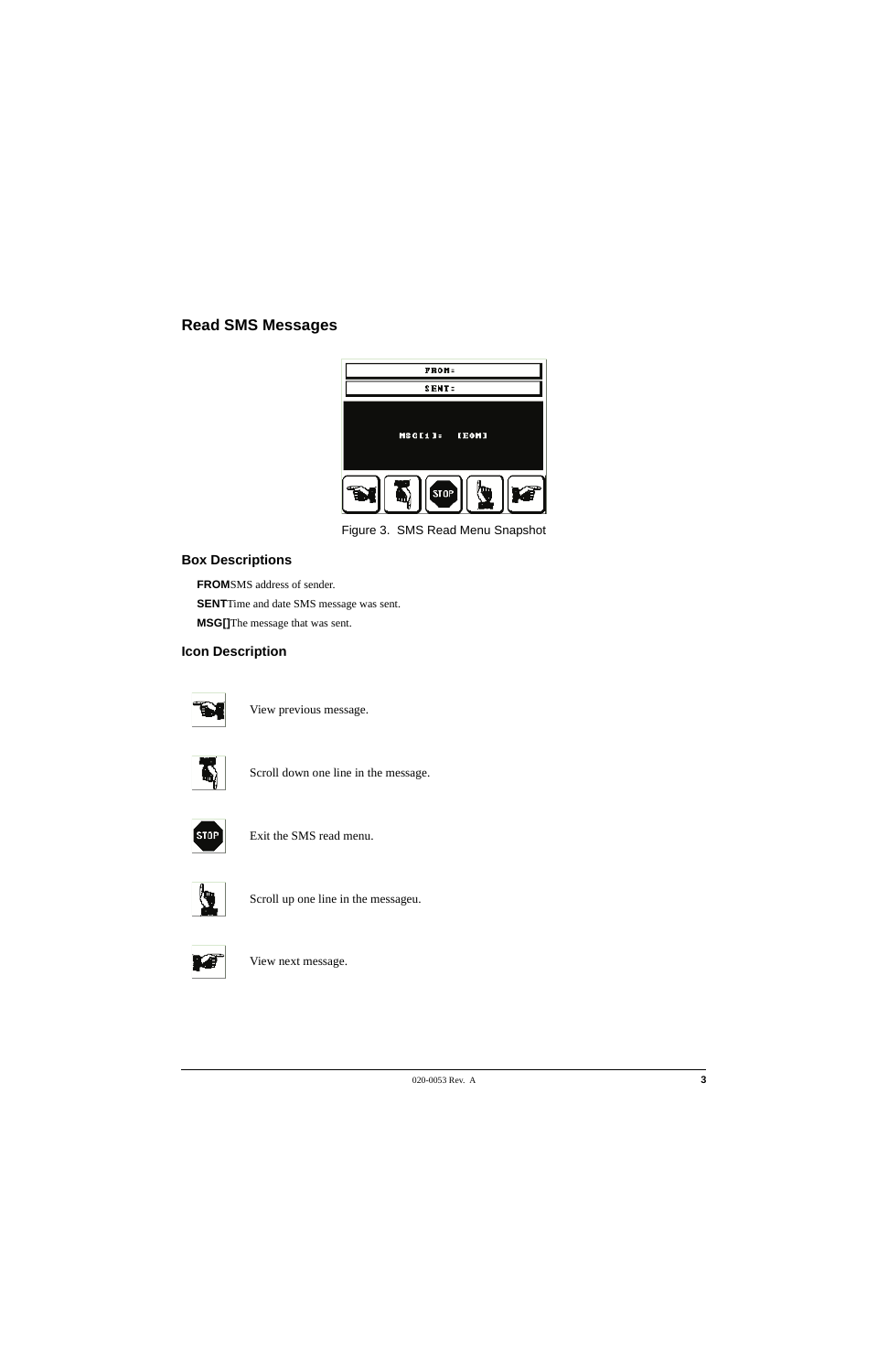# **Send SMS Message**

First enter the telephone number the message will be sent to. Note that the telephone number does not include any hyphens, parentheses, or spaces.



Figure 4. SMS Enter Phone Number Snapshot

Then enter the message to be sent.

| <b>Enter Text Message</b><br>To Send |   |   |   |   | -->               |
|--------------------------------------|---|---|---|---|-------------------|
| <b>HELLO FROM ZWORLD</b>             |   |   |   |   |                   |
| A                                    | B | С | D | E | ESC<br><b>CAP</b> |
| F                                    | G | Н |   | J | DEL.              |
| K                                    |   | M | N | 0 | <b>CLR</b>        |
| P                                    | Q | R | s |   | <b>SPC</b>        |
| IJ<br>z                              |   |   |   |   | RET               |

Figure 5. SMS Enter Message Snapshot

Once the message is enetered, the SMS menu will appear to display the status of the message being sent.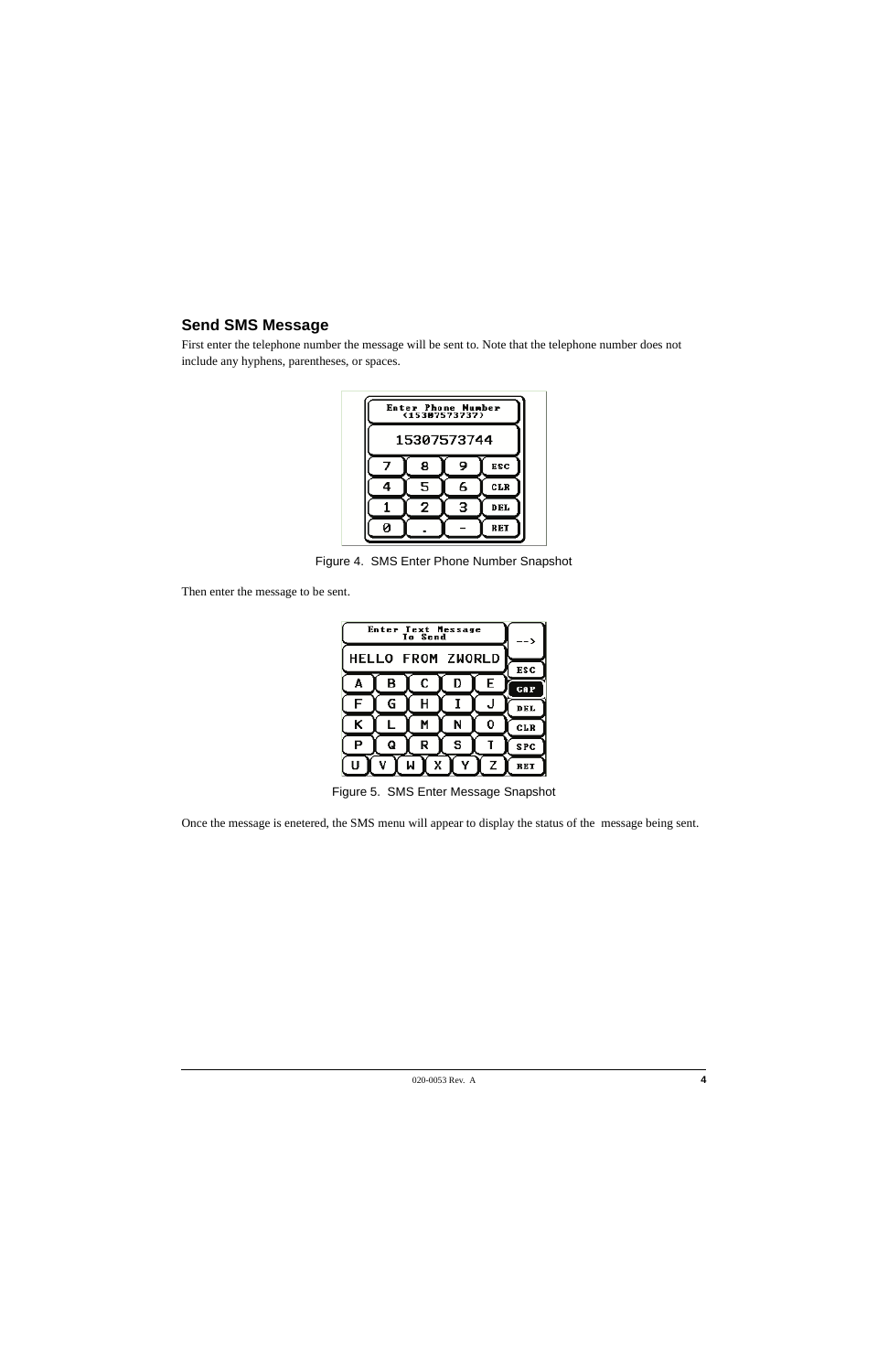# **System Configuration Menu**



### Figure 6. System Configuration Menu Snapshot

**Backlight**Toggles backlight on and off.

**Set Contrast**Selects the contrast adjustment menu.

**Toggle Ring**Enables/disables buzzer whend message is received.

**Auto-Respnse**Enables/disables auto response to received message.

**Auto-Resp Msg**Allows for entry of auto response message.

**Exit** Returns you back to the main screen.